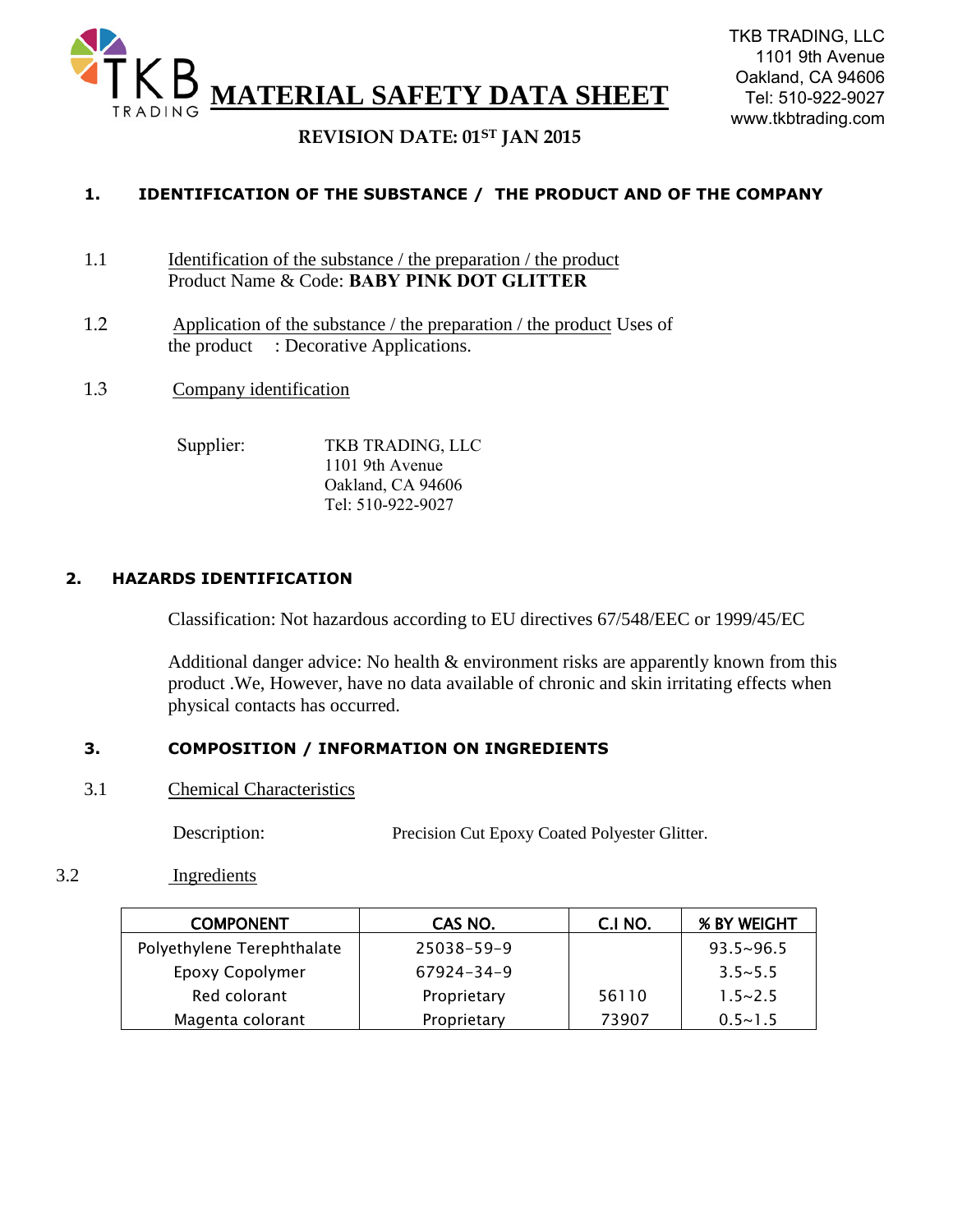**4. FIRST-AID MEASURES**

| <b>Following inhalation:</b>   | Take the person to fresh air, after inhalation of dust particles<br>& decomposition gases, to avoid from hypothermia. Place<br>the person in a stabilized side position Please contact a<br>physician for treatments.              |  |
|--------------------------------|------------------------------------------------------------------------------------------------------------------------------------------------------------------------------------------------------------------------------------|--|
| <b>Following skin contact:</b> | Rinse with water over the affected areas of skin for at least<br>15 min. Remove contaminated clothes.<br>In case of burns, skin irritations or other symptoms please<br>contact a physician.                                       |  |
| <b>Following eye contact:</b>  | Do not rub in case of particles in the eye. Please. Rinse<br>eyes thoroughly with plenty of running water, but remove<br>contact lenses prior to this. In case of irritations and other<br>symptoms please contact your physician. |  |
| <b>Following swallowing:</b>   | Rinse mouth thoroughly and drink plenty of water.<br>In case of indisposition call a physician.                                                                                                                                    |  |
| Advise to the physician:       | No Toxic effects of the product itself except for thermal<br>decomposition and fire are unknown. In case of any<br>discomforts please treat symptomatically.                                                                       |  |

#### **5. FIRE FIGHTING MEASURES**

Suitable extinguishing media: Water spray, extinguishing foam, extinguishing powder, carbon dioxide.

For safety reason unsuitable extinguishing agents: Jet of water

Special dangers: Carbon monoxides (CO) and other toxic and flammable gases can be released.

.

Special protective equipment: An independent respiratory device (isolation device) should be used

Additional advice:

The product can ignite in case of fire and can burn outside of the source of ignition. Toxic flammable gases and vapors can released through thermal decomposition. It is possible that flames can spread through spontaneous ignition of gaseous decomposition products. Cool the Collect the burn residues and water for firefighting compliance with the legal regulations.

#### **6. ACCIDENTAL RELEASE MEASURES**

Personal protection: Avoid the build up of dust. Do not inhale any dust. Keep sources of ignition away from the dust.

Environmental measures: Waste water must be mechanically cleaned from rest products prior to emptying into the sewer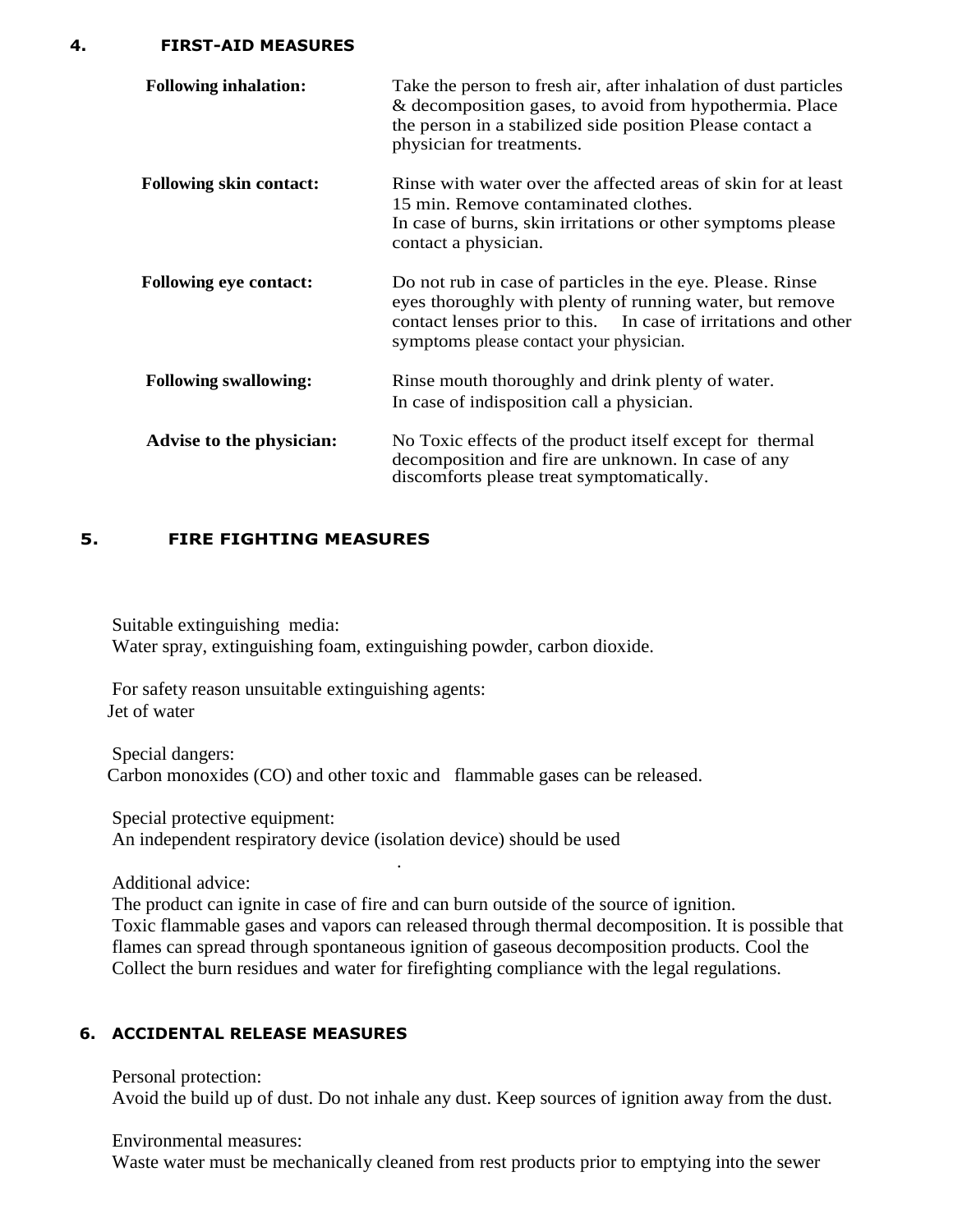system.

Cleaning procedures and absorption: Dry absorption and if possible re-utilization of the material.

### **7. HANDLING AND STORAGE**

#### 7.1 **Handling**

#### Safety advice:

Avoid overheating through improper processing and dusting.

Technical protective measures:

Local ventilation and airing guarantee, that all limits mentioned under point 8.1are maintained.

Fire and explosion protection information: Keep away from sources of ignition

## 7.2 **Storage**

Requirements for Storage in rooms and containers: Store in a cool dry place, away from excessive heat or sources of ignition.

Additional details regarding Storage:

Protect from heat. Comply with the appropriate Regulations of the Company's fire prevention measure.

Storage class: LGK 11 (flammable solid materials)

### **8. EXPOSURE CONTROL/PERSONAL PROTECTION**

#### 8.1 **Exposure limits and monitoring in the workplace**

Respiratory protection:

Avoid dusting-wear niosh/msha approved dust respirator when dispensing bulk into other containers.

Use dust mask that conforms to En 143 or a half mask with particle filter FFP1 OR PP2 conforms to EN 141.Caution! Limited Wearing period.

Hand protection: Impervious gloves recommended

Eye protection:

Any approved chem workers goggs).Side-shielded safety goggles that conform to EN 166 are required when carrying out mechanical processing with exposure to dust.

Body protection: Generally, normal working clothes are sufficient

General work protection and hygiene measures:

Do not inhale dust. Avoid contact with eyes, skin and clothes. Do not eat, drink, smoke or snuff during work.

Change soiled clothes. Protect skin by using e. g. skin lotions and -creams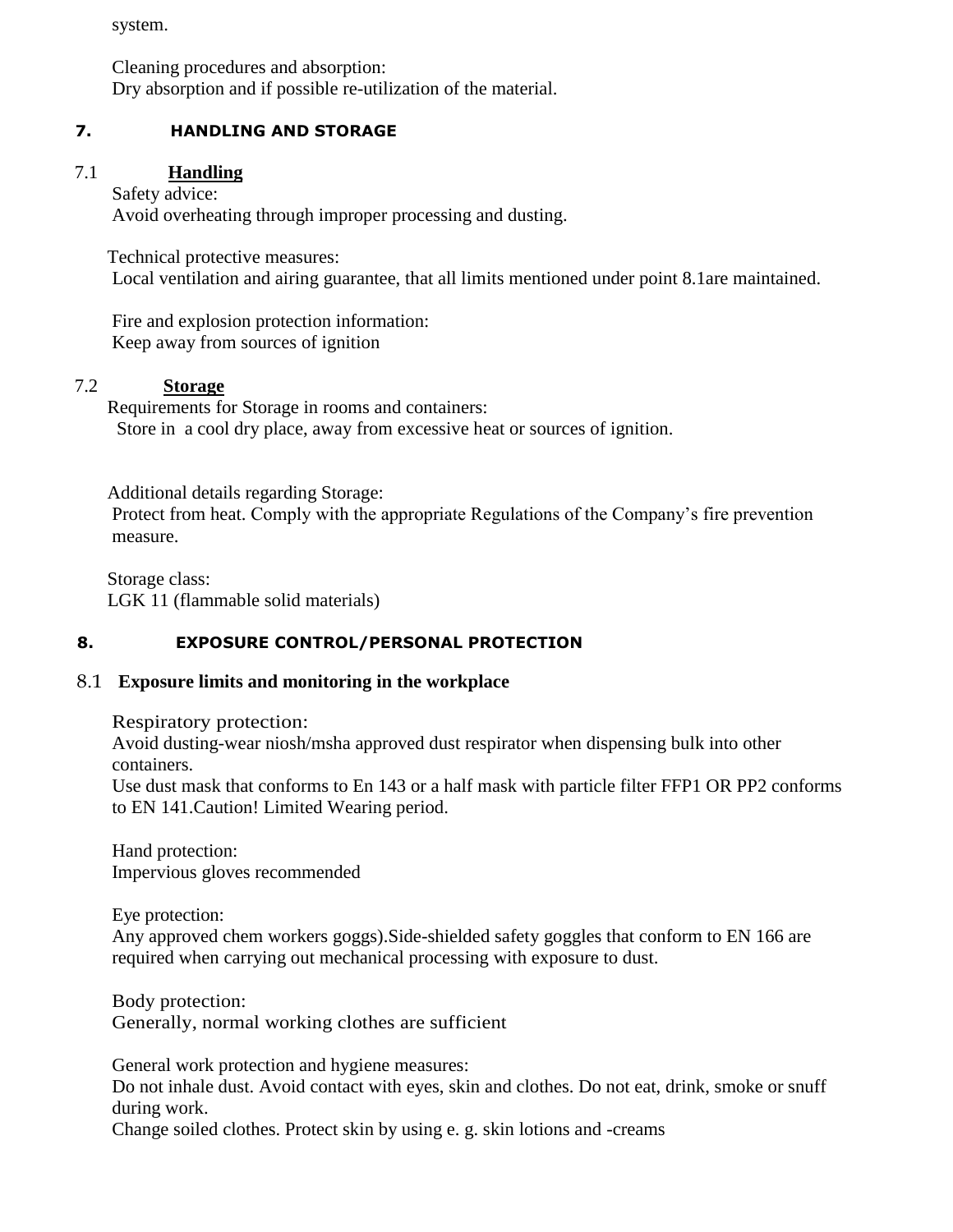## 8.2 **Restrictions and monitoring of the environmental exposure**

These products are not considered to be hazardous under normal conditions of use .

## **9. PHYSICAL AND CHEMICAL PROPERTIES**

9.1 General details

| Physical condition: | Solid                                               |
|---------------------|-----------------------------------------------------|
| Shape:              | Small particles in either rectangular, hexagonal or |
|                     | square shapes                                       |
| Odour:              | <b>Odourless</b>                                    |
| Colour:             | Various                                             |

# 9.2 **Important details regarding health / environmental protection as well as safety**

| pH value:                              | Non-applicable                                          |
|----------------------------------------|---------------------------------------------------------|
| <b>Heat Resistance:</b>                | 175 °C                                                  |
| Melting point / melting range:         | 235-290 °C                                              |
| Boiling point / boiling range:         | Cannot be measured as decomposition occurs first        |
| <b>Flash Point:</b>                    | Non-applicable                                          |
| Ignition temperature:                  | $>300^{\circ}$ C                                        |
| Self-ignition point (Solid/Gas):       | Not self-igniting                                       |
| Blaze properties:                      | None                                                    |
| Risk of explosion:                     | Possible dust- or decomposition gas explosion           |
| Vapour pressure:                       | To be disregarded                                       |
| Specific weight:                       | $1.38$ kg/dm                                            |
| Bulk density:                          | between $0.50$ and $0.60$ kg/dm3- depending on particle |
|                                        | size/gauge                                              |
| Water solubility:                      | Insoluble in water                                      |
| Partition coefficient n-Octanol/water: | N/A                                                     |
| Viscosity:                             | Non-applicable                                          |
| Vapour density:                        | Non-applicable                                          |
| Evaporation speed:                     | Non-applicable                                          |
|                                        |                                                         |

# 9.3 Additional details

There are no further details required regarding safety-relevant parameters.

## **10. STABILITY AND REACTIVITY**

It is recommended to carry out a trial run prior to processing the product.

## **10.1 Conditions to be avoided**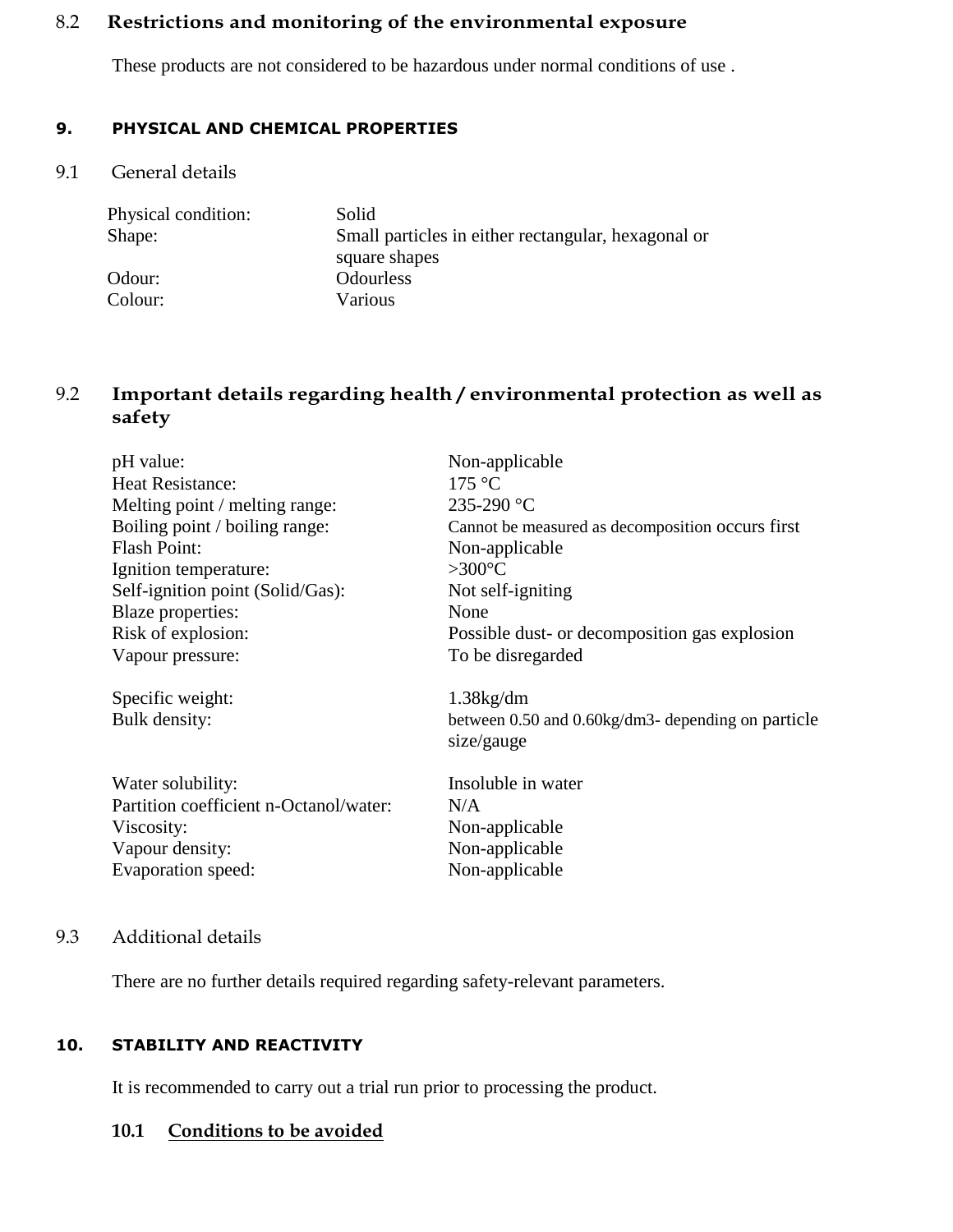Pyrolysis, dangerous decomposition products and dangerous reactions will not occur if the product is used as intended.

### **10.2 Substances to be avoided**

Potent acids ,bases and oxidation agents.

## **10.3 Dangerous decomposition products when heated**

Oxides of Carbon, Hydrocarbons, Aldehydes

#### **11. TOXICOLOGICAL DATA**

There is no toxicological data available.

According to our knowledge ,these products are not considered to be hazardous under normal conditions of use, If Inhaled or Ingested There are no known adverse affects to be expected, However, In The Event Of Accidental Exposure Always Seek Medical Attention.

### **12. ECOLOGICAL INFORMATIONS**

There is no ecotoxicological data available. According to our knowledge, these products are not expected to produce any adverse environmental effects.

### **13. DISPOSAL INFORMATION**

No waste is produced from the product, that would require special supervision according to the 91/689/EEC and 2006/12/EC guidelines.

### **14. TRANSPORT INFORMATIONS**

Non –hazardous materials in terms of ADR/GGVS,RID/GGVE,ICAO/IATA,IMDG.

### **15. REGULATORY REGULATIONS**

EU Regulations

Classification and labeling: None in accordance to the EU Directive 67/548/EWG (substance directive), 1999/45/EC (dangerous preparation directive) or in accordance to any other Known EU regulations.

### **16. OTHER INFORMATION**

- 16.1 Summary of the Risk -/Safety-Phrases
	- S-Phrases  $S(2)$  To be kept out of reach of children
		- S7/8 Keep container dry and tightly closed
		- S43 To extinguish use dry powder. Do not use water .